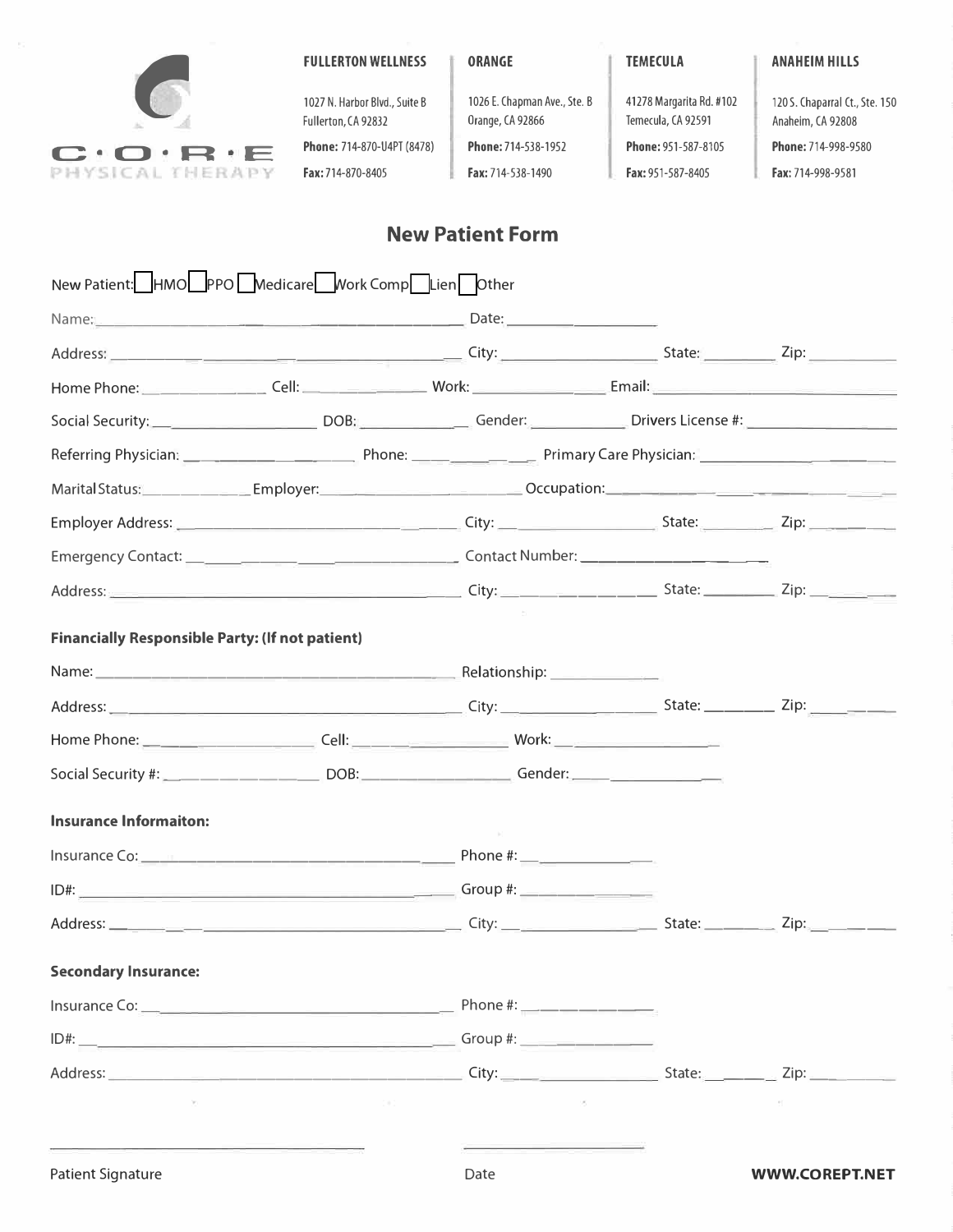

**WWW.COREPT.NET** 

**FULLERTON WELLNESS** 

1027 N. Harbor Blvd,, Suite B Fullerton, CA 92832

**Phone:** 714-870-U4PT (8478)

Fax: 714-870-8405

**ORANGE** 

Orange, CA 92866 **Phone:** 714-538-1952 Fax: 714-538-1490

1026 E, Chapman Ave,, Ste, B

**TEMECULA** 

41278 Margarita Rd. #102 Temecula, CA 92591 **Phone:** 951-587-8105 Fax: 951-587-8405

120 5, Chaparral Ct, Ste, 150 Anaheim, CA 92808 **Phone:** 714-998-9580 Fax: 714-998-9581

**ANAHEIM HILLS** 

**Consent for Treatment** 

Consent for Physical Therapy: Knowing that I am suffering from a condition requiring diagnostic or medical treatment, I hereby consent to care by CORE Physical Therapy as they may deem necessary by their judgment, under the prescription of a licensed physician. I do hereby voluntarily consent to the rendering of care for a condition requiring physical therapy services. I understand and expect that the care I receive by CORE Physical Therapy will meet customary standards. I do understand that medicine is not an exact science and acknowledge that diagnosis and treatment may involve risks of injury. I acknowledge that no guarantees have been made to me as a result of examination of treatment. I hereby authorize CORE Physical Therapy to retain any records for use, for research and for teaching purposes.

If I refuse treatment that is suggested for me, I will not hold CORE Physical Therapy or any individual responsible for any consequences resulting from my decision.

I, have had full opportunity to read and consider the contents of this Consent for Treatment. I understand that, by signing this Consent form, I am giving my consent to treatment and attest that I am aware and understand all of the above.

Patient Signature: \_\_\_\_\_\_\_\_\_\_\_\_\_\_\_\_\_\_ \_\_ \_ Date: ----- ----

If this Consent is signed by a personal representative on behalf of the patient, complete the following:

Personal Representative's Name: \_\_\_\_\_\_\_\_\_\_\_\_\_\_\_\_\_\_\_\_\_\_\_\_\_\_\_ \_

Relationship to Patient: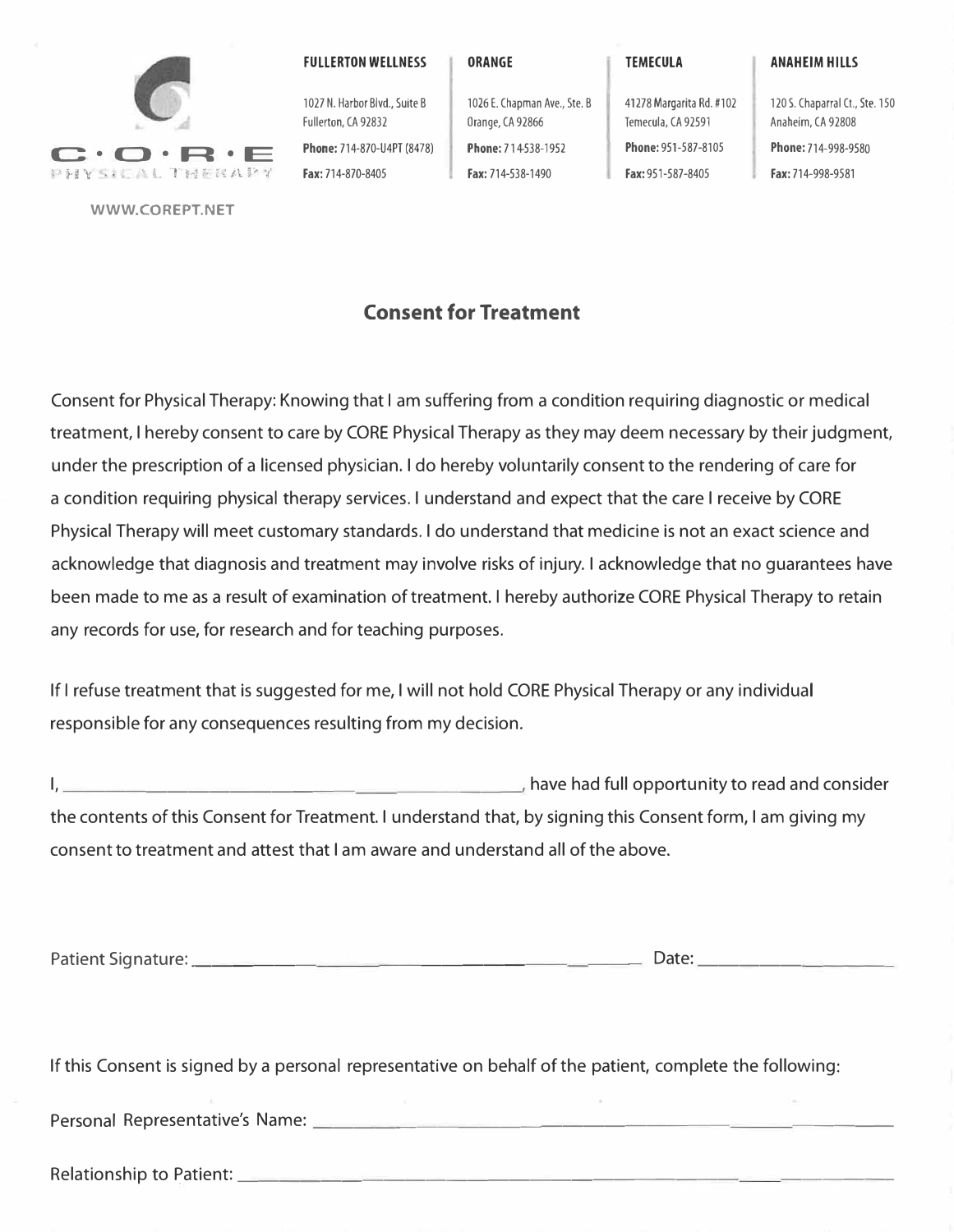

**WWW.COREPT.NET** 

**FULLERTON WELLNESS** 

**ANAHEIM HILLS** 

120 S. Chaparral Ct., Ste. 150 Anaheim, CA 92808

**Phone:** 714-998-9580 Fax: 714-998-9581

1027 N. Harbor Blvd., Suite B Fullerton, CA 92832 **Phone:** 714-870-U4PT (8478) Fax: 714-870-8405

G

1026 E. Chapman Ave., Ste. B 41278 Margarita Rd. #102 Orange, CA 92866 Temecula, CA 92591 **Phone:** 714-538-1952 **Phone:** 951-587-8105 Fax: 714-538-1490 **Fax: 951-587-8405** 

## **Assignment of Insurance Benefits & Acknowledgments**

By signing below you authorize CORE Physical Therapy to release any information necessary to insurance processing of your billed claims. This includes but is not limited to any third party payors, attorneys, employers, etc.

Because we will be billing your insurance, it is understood that you hereby assign to CORE Physical Therapy any and all benefits from your insurance carrier.

Patient acknowledges that they have read our HIPAA Compliance Practices and has received a copy if requested.

Patient Signature: \_\_\_\_\_\_\_\_\_\_\_\_\_\_\_\_\_\_\_\_\_ \_ Date: \_\_\_\_\_\_\_\_\_ \_

*(Please check with our front office staff if you have any further questions. Thank you.)*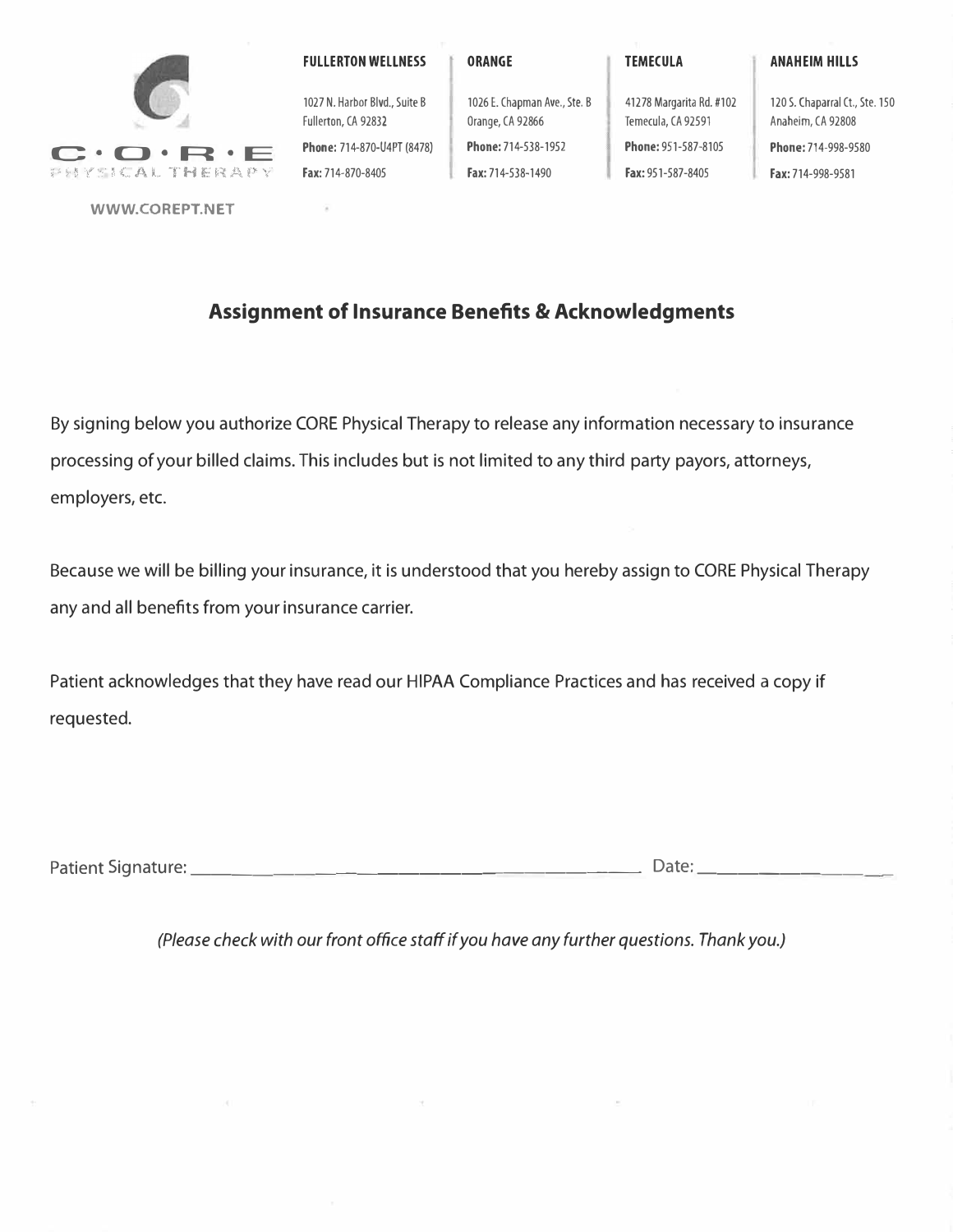

## **RELEASE OF INFORMATION**

I hereby authorize the staff at CORE Physical Therapy, to release any medical, scheduling and/or biJling infonnation on me to the following individual(s) should they request it:

|        | is my | DOB: |
|--------|-------|------|
| ∸      | is my | DOB: |
| ാ<br>ر | is my | DOB: |

I understand that this will not provide authorization for copies of records. This release will serve in the capacity of the above-mentioned individual(s) needing to ask questions regarding my care, **make** or edit appointments or **have** questions regarding my financial status. **I** release all **CORE** Physical Therapy staff members from any liability that may arise from the release of any such information. I understand that if *I* would like to request **copies** of my **medical** records at any time, I will need to sign a Records Release Form and pay the required fee.

Patient Signature:

. Date:

Witness:

**FULLERTON WELLNESS CENTER**  1027 N Harbor Blvd, Ste B Fullerton, CA 92832 ph. 714,870,U4PT (8478) fx. 714. 870.8405

**ORANGE**  1026 E Chapman Ave, Ste C Orange, CA 92866 ph. 714.538.1952 fx. 714.53B.1490

**ANAHEIM HILLS** 

120 S Chaparral Ct, Ste 150 Anaheim, CA 92808 ph. 714.998.9580 fx. 714.998.9581

**TEMECULA**  41278 Margarita Rd, Ste 102 Temecula, CA 92591 ph. 951.587.8105 fx. 951.587.8405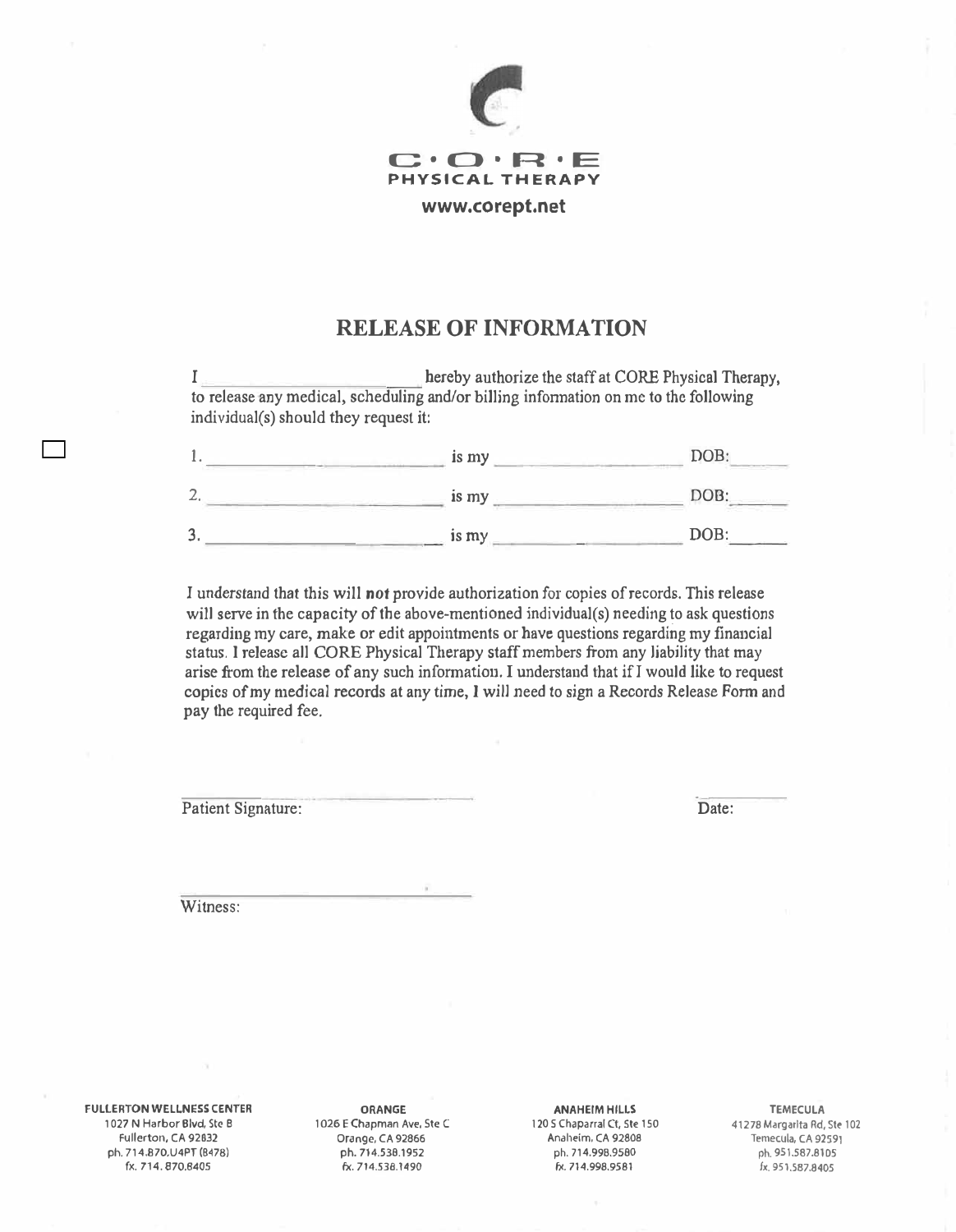

SANd